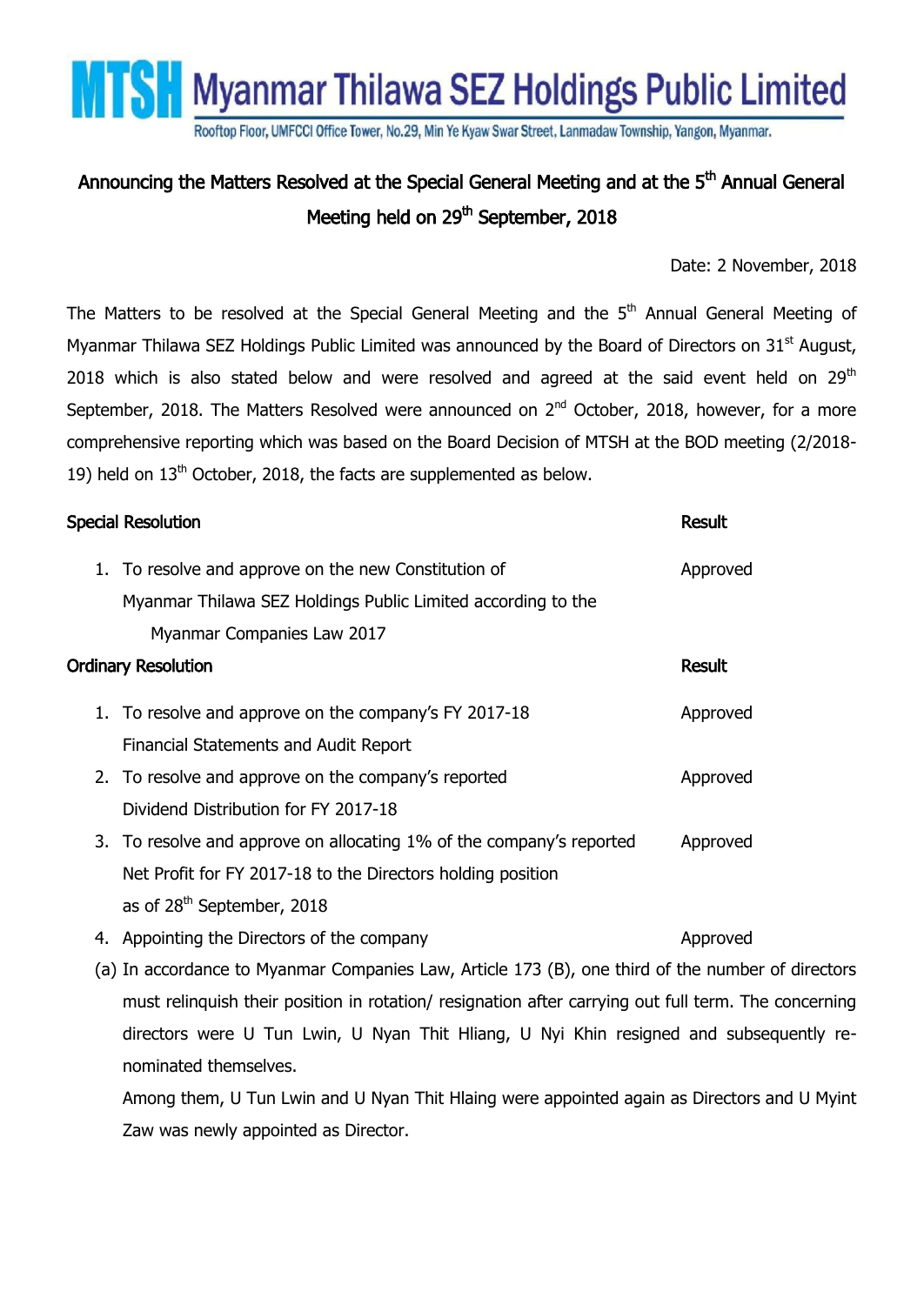- (b) Although they were not up for relinquishing their position in rotation/ had not fulfilled their full term, U Win Aung and U Theim Wai voluntarily resigned after which both were subsequently reappointed.
- (c) Shareholding Directors that did not retire/ resign were U Khin Maung Aye, U Thein Han, U Aung Soe Tha and U Tin Maung Hlaing.
- (d) Therefore, for the year 2018-2019, the Shareholding Directors are stated as below:
	- 1. U Win Aung
	- 2. U Khin Maung Aye
	- 3. U Theim Wai
	- 4. U Thein Han
	- 5. U Aung Soe Tha
	- 6. U Tun Lwin
	- 7. U Nyan Thit Hlaing
	- 8. U Tin Maung Hlaing
	- 9. U Myint Zaw
- 5. Regarding Independent Directors, based on the BOD meetings held on 25<sup>th</sup> September, 2018 and  $27<sup>th</sup>$  September, 2018 (7/2018), as a majority of shareholding Directors resigned and were agreed to be re-appointed, the (3) Independent Directors currently holding their position will continue as Independent Directors for the year (2018-2019) and were approved unanimously by all board members who attended the meeting. In addition, as per the letter dated  $9<sup>th</sup>$  October, 2018 from the Directorate of Investment and Company Administration (DICA) Reference no. YaKa 10/1/2018 (100045) has given confirmation of such appointment of Independents Directors.

Therefore, Independent Directors are-

- 1. Professor Dr. Aung Tun Thet
- 2. U Tin Htut Oo
- 3. U Aung Nyunt
- 6. To resolve and agree on the hiring of Win Thin And Associates Approved as External Auditor

In relation to what was announced at the Annual General Meeting of Myanmar Thilawa SEZ Holdings Public Limited, it is again stated that Shareholders will receive (230) Kyats per share.